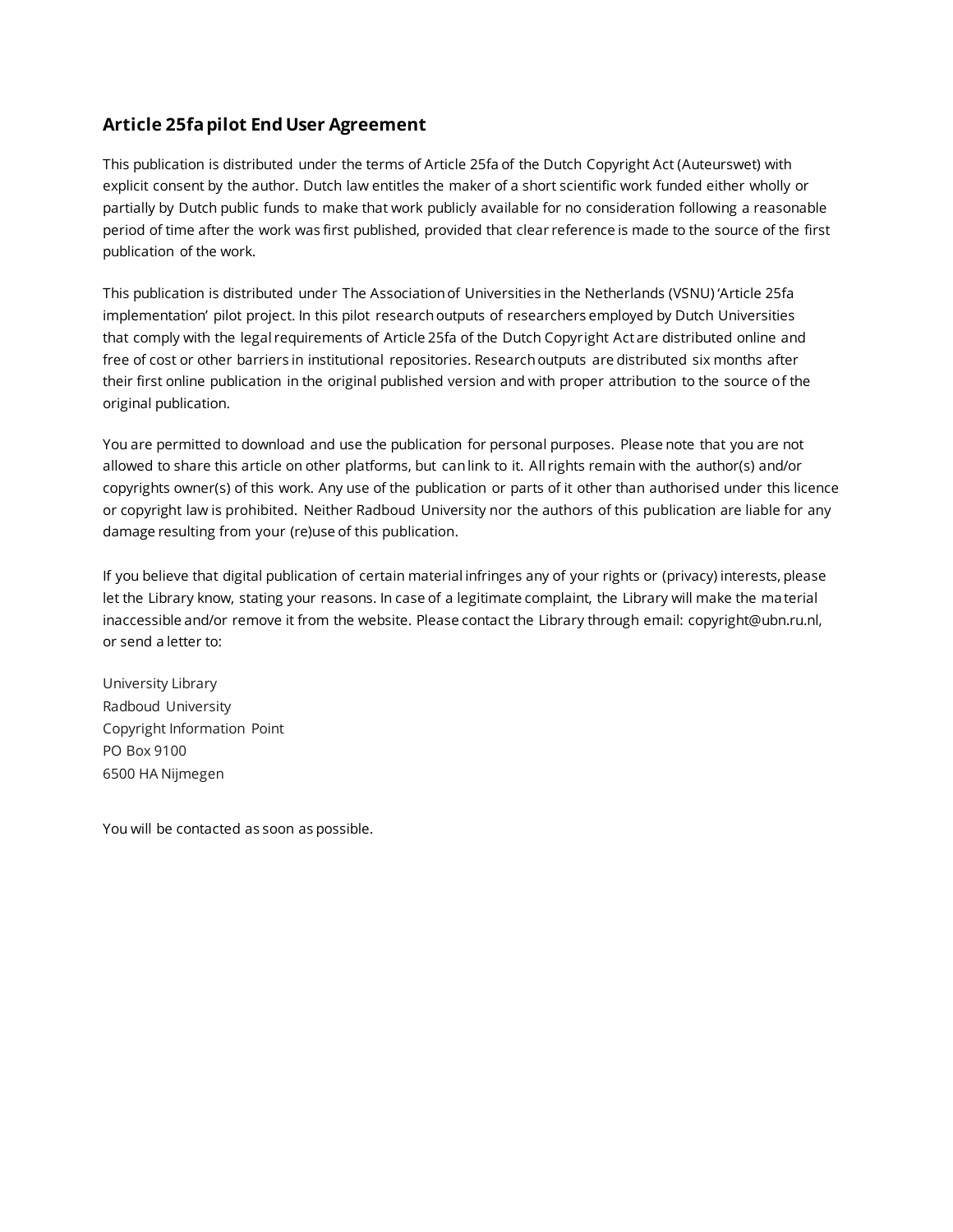# Supporting Interoperability Between Open-Source Search Engines with the Common Index File Format

Jimmy Lin, $^1$  Joel Mackenzie, $^2$  Chris Kamphuis, $^3$  Craig Macdonald, $^4$  Antonio Mallia, $^5$ Michał Siedlaczek,<sup>5</sup> Andrew Trotman,<sup>6</sup> Arjen de Vries<sup>3</sup>

<sup>1</sup> University of Waterloo  $\frac{2}{3}$  The University of Melbourne  $\frac{3}{3}$  Radboud University  $^4$  University of Glasgow  $\quad$   $^5$  New York University  $\quad$   $^6$  University of Otago

# ABSTRACT

There exists a natural tension between encouraging a diverse ecosystem of open-source search engines and supporting fair, replicable comparisons across those systems. To balance these two goals, we examine two approaches to providing interoperability between the inverted indexes of several systems. The first takes advantage of internal abstractions around index structures and building wrappers that allow one system to directly read the indexes of another. The second involves sharing indexes across systems via a data exchange specification that we have developed, called the Common Index File Format (CIFF). We demonstrate the first approach with the Java systems Anserini and Terrier, and the second approach with Anserini, JASSv2, OldDog, PISA, and Terrier. Together, these systems provide a wide range of implementations and features, with different research goals. Overall, we recommend CIFF as a low-effort approach to support independent innovation while enabling the types of fair evaluations that are critical for driving the field forward.

#### ACM Reference Format:

Jimmy Lin, Joel Mackenzie, Chris Kamphuis, Craig Macdonald, Antonio Mallia, Michał Siedlaczek, Andrew Trotman, and Arjen de Vries. 2020. Supporting Interoperability Between Open-Source Search Engines with the Common Index File Format. In 43rd International ACM SIGIR Conference on Research and Development in Information Retrieval (SIGIR '20), July 25–30, 2020, Virtual Event, China. ACM, New York, NY, USA, [4](#page-4-0) pages. <https://doi.org/10.1145/3397271.3401404>

# 1 INTRODUCTION

Academic information retrieval researchers often share their innovations in open-source search engines, a tradition that dates back to the SMART system in the mid 1980s [\[2\]](#page-4-1). Today, there exists a vibrant ecosystem of IR toolkits capturing a variety of ranking models, query evaluation techniques, and other research innovations. Yet, as several replicability and reproducibility efforts have shown, it is often difficult to compare different systems in a fair manner, both in terms of retrieval effectiveness and query evaluation efficiency, on standard test collections [\[3,](#page-4-2) [7\]](#page-4-3). In terms of effectiveness, many mundane details such as the stemmer, stopwords list, and other difficult-to-document implementation choices matter a great deal,

SIGIR '20, July 25–30, 2020, Virtual Event, China

© 2020 Copyright held by the owner/author(s). Publication rights licensed to ACM. ACM ISBN 978-1-4503-8016-4/20/07. . . \$15.00 <https://doi.org/10.1145/3397271.3401404>

often having a greater impact than more substantive differences such as ranking models. These issues also affect efficiency-focused studies—for example, the presence or absence of stopwords alters skipping behavior during postings traversal.

On the one hand, a vibrant intellectual community demands diversity in terms of the tools available to researchers. On the other hand, the ability to conduct meaningful evaluations across systems is critical to driving progress. How can we meaningfully balance these two desiderata? Despite explorations of alternative formulations of keyword search [\[1\]](#page-4-4), inverted indexes and associated data structures remain at the heart of nearly all IR systems today. Thus, if we are able to devise a mechanism for different search engines to share index structures, this would represent substantial progress towards achieving our aforementioned goals.

In principle, there are two ways such sharing can be accomplished: Since most search engine implementations have internal abstractions of index structures—providing support for basic operations such as postings lookup and traversal—it may be possible for one search engine to directly read the index structures created by another through an intermediate adaptor or wrapper. Alternatively, we could define a data exchange format through which one system exports its index, to be imported by another system. For expository convenience, we refer to the first as the "wrapper" approach and the second as the "data exchange" approach.

There are advantages and disadvantages to both approaches. The wrapper approach is only possible if the search engine implementations provide the necessary internal abstractions and that their definitions are (reasonably) aligned; feasibility is further constrained by technical practicalities. For example, interoperability might be possible between two JVM-based systems, but bridging a Java and a C++ implementation might be too onerous. Furthermore, this approach requires  $n \times (n-1)$  distinct wrappers to support interoperability between n systems, as every system would need to wrap the index structures of every other system. A final disadvantage is the overhead involved in these wrappers, which might make fair efficiency-focused evaluations difficult to conduct.

A data exchange approach presents a different set of tradeoffs. As such structures are not meant to be operated on directly, each system would need to read the data and rewrite the indexes into the system's native representation, necessitating an extra step to enable interoperability. In order for the format to be general and robust, it is likely to be more verbose than each engine's native encoding, and thus this approach has the disadvantage of requiring researchers to distribute (across the network) large files that may be unwieldy to manipulate. On the plus side, though, this approach avoids quadratic interactions, as each system would only need to write an exporter and an importer of the exchange format

Permission to make digital or hard copies of all or part of this work for personal or classroom use is granted without fee provided that copies are not made or distributed for profit or commercial advantage and that copies bear this notice and the full citation on the first page. Copyrights for components of this work owned by others than the author(s) must be honored. Abstracting with credit is permitted. To copy otherwise, or republish, to post on servers or to redistribute to lists, requires prior specific permission and/or a fee. Request permissions from permissions@acm.org.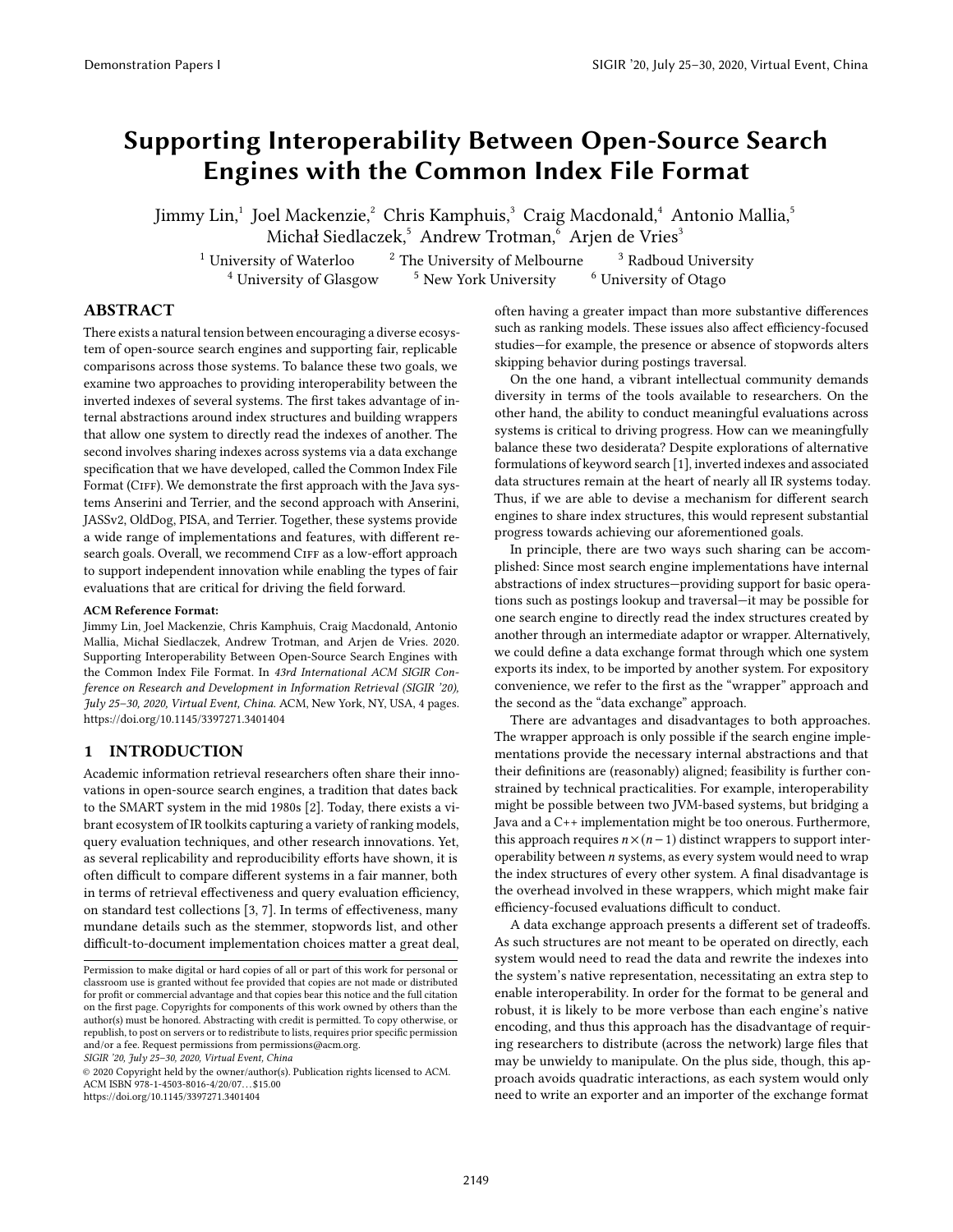to support full interoperability [\[4\]](#page-4-5). Finally, data exchange incurs no performance penalty at query time, and thus can support fair efficiency evaluations.

This work demonstrates both approaches. First, we apply the wrapper approach to bridge Terrier and Anserini, both Java-based systems. Second, we propose a Common Index File Format (CIFF) and have built an index exporter that converts Lucene indexes into this format. Additionally, we have implemented importers to take CIFF and transform the data into the native representations of four other systems (JASSv2, OldDog, PISA, and Terrier), demonstrating interoperability by data exchange in practice.

After presenting experimental results using both approaches, we recommend the second and our Common Index File Format (CIFF) as the preferred method to enable rapid, decoupled independent research and exploration of ideas while enabling fair comparisons between systems that are critical to advancing the field.

#### <span id="page-2-2"></span>2 EXPERIMENTAL SETUP

Our efforts brought together researchers who have built a number of open-source search engines (listed alphabetically by system):

- Anserini [\[15\]](#page-4-6) is an IR toolkit built on the popular open-source Lucene search library.
- JASSv2 [\[12\]](#page-4-7), written in C++, uses an impact-ordered index and processes postings Score-at-a-Time. It can index TREC collections directly, but imports web collection indexes from ATIRE.
- PISA [\[10\]](#page-4-8) is an efficiency-focused search system, containing many state-of-the-art indexing and retrieval techniques. PISA primarily uses document-ordered indexes and Document-at-a-Time query evaluation.
- OldDog [\[5\]](#page-4-9) is an IR engine built using a relational database, named after the work of Mühleisen et al. [\[11\]](#page-4-10). Its design supports rapid prototyping through formulation of different SQL queries.
- Terrier [\[9\]](#page-4-11) is an IR toolkit, first released in 2004. It is written in Java, and supports a large number of TREC collections and retrieval approaches, including BM25 and learning to rank.

For our experiments, we used the following two test collections:

- **Robust04**: TREC Disks 4 & 5, excluding Congressional Record, with TREC topics 301–450, 601-700.
- **ClueWeb12B**: The ClueWeb12-B13 web crawl from Carnegie Mellon University, with TREC topics 201–300.

The first is perhaps the most widely used test collection in IR. The goal of using ClueWeb12B is to demonstrate the scalability of our approach-to provide a sense of how large CIFF can get, and to confirm that these structures can still be manipulated on modern hardware with reasonable ease.

# 3 WRAPPERS

As an example of the wrapper approach, we describe how interoperability between Terrier and Anserini, both Java-based systems, is achieved by wrapping the Lucene indexes generated by Anserini in Terrier APIs, such that Terrier can directly traverse Lucene postings for query evaluation.

The Terrier wrapper<sup>[1](#page-2-0)</sup> we have implemented for the Lucene IndexReader API allows a Terrier postings list iterator to directly

<span id="page-2-1"></span>

| System                       | AP     | P@30   |
|------------------------------|--------|--------|
| Anserini (BM25)              | 0.2531 | 0.3102 |
| Anserini (BM25+RM3)          | 0.2903 | 0.3365 |
| Anserini (BM25+Axiomatic OE) | 0.2896 | 0.3333 |
| Terrier (BM25)               | 0.2530 | 0.3106 |
| Terrier (BM25+Bo1 QE)        | 0.2931 | 0.3406 |
| Terrier (BM25+RM3)           | 0.2945 | 0.3371 |
| Terrier-Lucene (BM25)        | 0.2524 | 0.3091 |
| Terrier-Lucene (BM25+Bo1 QE) | 0.2890 | 0.3356 |
| Terrier-Lucene (BM25+RM3)    | 0.2887 | 0.3284 |

Table 1: Comparison of Anserini, Terrier, and the Terrier wrapper for Anserini's Lucene indexes on **Robust04**.

call the underlying Lucene methods; the change is entirely transparent to Terrier. This works well for simple frequency-based and positional representations, but we did not implement index fields due to differences in how they are defined in the two systems. Results on Robust04 are shown in Table [1,](#page-2-1) where it is now possible to compare different query expansion methods using essentially the same index. We note that differences in BM25 effectiveness are very small, while the various query expansion methods have at most 2% AP difference.

Despite the feasibility of this approach here, we felt that the effort involved was too substantial to be scaled to more systems. In particular, since Terrier and Anserini were both implemented in Java, API-level integration was not too onerous. However, bridging either with, for example, a system implemented in C++ such as PISA or JASSv2, would involve much more effort. This motivated us to explore the data exchange approach more thoroughly.

### 4 COMMON INDEX FILE FORMAT

Our second approach to supporting interoperability among different search engines is to define a data exchange specification that we call the Common Index File Format (CIFF) whereby systems can share their inverted indexes and other associated data structures that are required for ranking. Critically, we intend for this to be an exchange format and not an operational one—that is, we expect each system to read CIFF and transform the contents into the system's own internal representation.

At a high level, CIFF defines a specification for serializing postings lists and other associated data structures necessary for search engines. Put into practice, the simplest workable exchange format could be based on plain text files. Postings lists have regular, repeating structure, and in principle, it would be possible to define a delimited text format for capturing these structures. However, we decided against this approach for several reasons: In such a scheme, metadata such as the semantics of the delimiters would need to be documented separately, and thus easily "lost". Additionally, there is no easy way to enforce the integrity and validity of a particular export—unless we explicitly build in error checks, in which case the format becomes even more complicated.

Ultimately, for serialization we decided to use Protocol Buffers (protobufs), which provide a language-neutral, platform-neutral extensible mechanism for serializing structured data that is widely

<span id="page-2-0"></span><sup>1</sup><https://github.com/cmacdonald/terrier-lucene>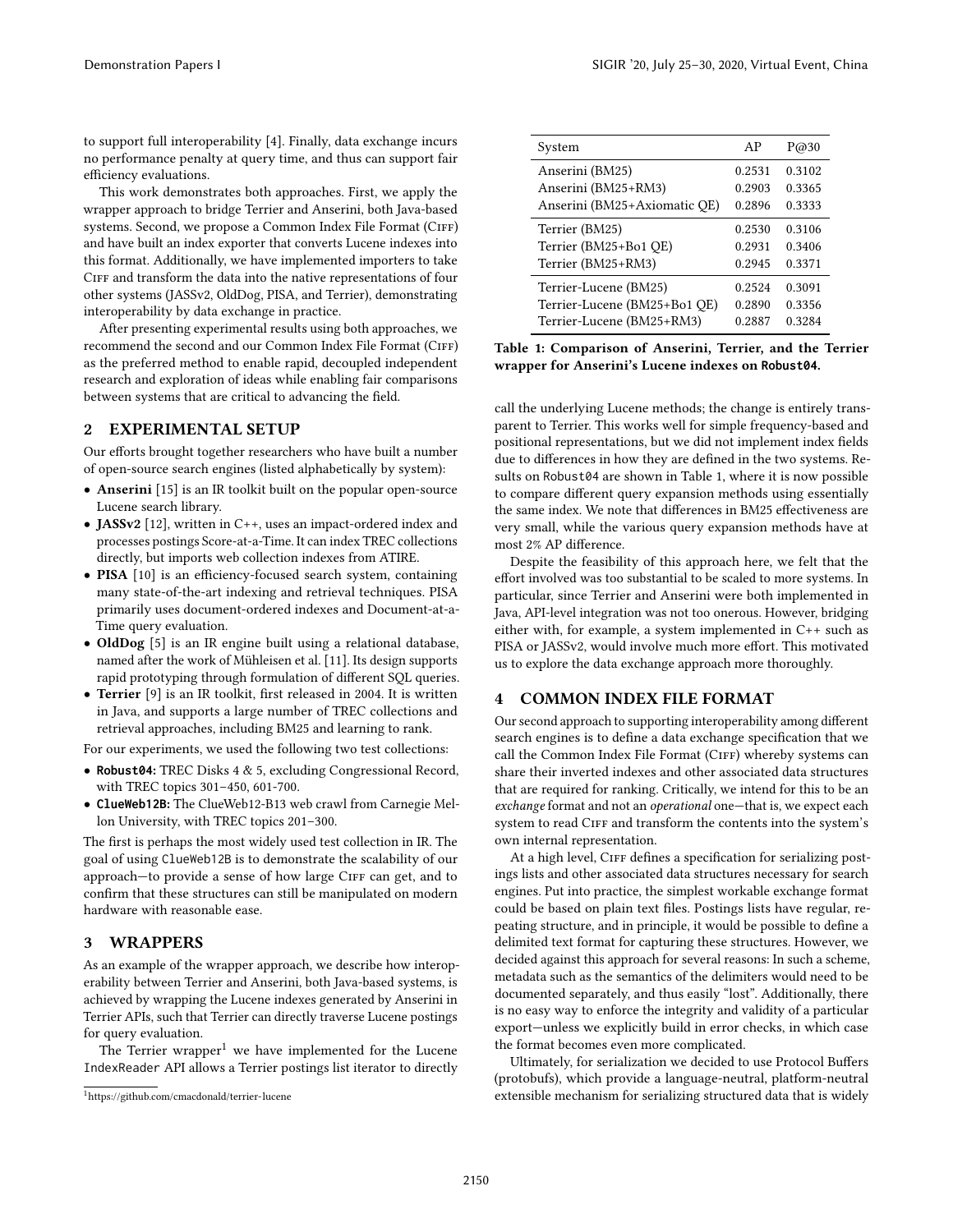deployed in industry. Protobufs share some similarities with C structs in providing a language to define abstract data types that can be arbitrarily nested and repeated to represent lists. The protobuf specification restricts types to those found on nearly all platforms (e.g., 32-bit integers) and from a definition, the protobuf compiler can automatically generate code for reading and writing data in the specified format, supporting a multitude of languages and platforms.

The complete specification of the protobuf messages defined in Ciff are available at [http://ciff.osirrc.io/.](http://ciff.osirrc.io/) Lacking sufficient space to include here, we instead present a high-level overview: A CIFF export is comprised of a single, possibly compressed, file with a sequence of delimited protobuf messages, exactly as follows:

- a Header message, followed by
- exactly the number of PostingsList messages specified in the num\_postings\_lists field of the Header, followed by
- exactly the number of DocRecord messages specified in the num\_docs field of the Header.

A CIFF export begins with a Header that captures metadata such as versioning information, global index statistics, and a description of how the export was generated. The num\_postings\_lists field specifies the number of postings lists that are included in a particular export, which allows CIFF to support the use case of including only postings lists that correspond to a particular set of evaluation topics. Naturally, such a setting yields an export that is far smaller than the export of a complete index. A PostingList contains the term, its document frequency, its collection frequency, and a number of individual Posting messages equal to the document frequency. Following standard conventions, the docid is encoded as gaps. A CIFF export ends with document-specific information that is captured by a series of DocRecord messages, which contain the integer docid (referenced in the postings lists), the external collection docid (a string), and the length of the document.

A reference implementation that generates (and reads) CIFF exports from Lucene indexes built by Anserini is open-source and available at [http://ciff.osirrc.io/.](http://ciff.osirrc.io/) We have also implemented importers for all the other systems described in Section [2;](#page-2-2) links to code can also be found in our repository. The complete Anserini Lucene CIFF exports of the Robust04 and ClueWeb12B indexes used in our experiments are 162 MiB and 25 GiB, respectively, as gzipped files; exports that contain only the query terms are 17 MiB and 1.3 GiB (compressed), respectively. Links to all these exports can be found at the above URL as well. We see that, even for reasonably large web collections that are used in IR research, CIFF exports are modest in size for modern hardware, both to ship across the network and to manipulate on disk.

#### 4.1 Case Study: BM25 Variants

With CIFF, it is possible to conduct meaningful evaluations of ranking models from diverse systems that completely factor out the effects of different document processing pipelines (i.e., document cleaning regimes, tokenization, stopwords, etc.). We illustrate with a simple case study examining "BM25".

One major finding from previous replicability studies [\[3,](#page-4-2) [7\]](#page-4-3) is that systems purporting to implement BM25 can exhibit large effectiveness differences on standard test collections. This is due to

<span id="page-3-0"></span>

| System                            | Robust04 |        | ClueWeb12B |        |  |
|-----------------------------------|----------|--------|------------|--------|--|
|                                   | AP       | P@30   | NDCG       | ERR    |  |
| <b>Native Document Processing</b> |          |        |            |        |  |
| IASS <sub>v2</sub>                | 0.2570   | 0.3157 | 0.1132     | 0.0809 |  |
| <b>PISA</b>                       | 0.2543   | 0.3139 | 0.1169     | 0.0845 |  |
| Terrier                           | 0.2530   | 0.3106 | 0.1308     | 0.0978 |  |
| Anserini                          | 0.2531   | 0.3102 | 0.1340     | 0.0970 |  |
| Common Index File Format          |          |        |            |        |  |
| JASS <sub>v2</sub>                | 0.2524   | 0.3096 | 0.1311     | 0.0937 |  |
| <b>PISA</b>                       | 0.2519   | 0.3083 | 0.1345     | 0.0971 |  |
| OldDog-A                          | 0.2531   | 0.3102 | 0.1345     | 0.0971 |  |
| $OldDog-L$                        | 0.2530   | 0.3102 | 0.1345     | 0.0971 |  |
| Terrier                           | 0.2524   | 0.3091 | 0.1321     | 0.0956 |  |

Table 2: Comparison of BM25 variants.

a combination of two factors: First, systems have different document processing pipelines; details like data cleaning make a big difference, but are relatively uninteresting to researchers. Second, "BM25" actually encompasses a large number of variants. However, Trotman et al. [\[14\]](#page-4-12) and Kamphuis et al. [\[6\]](#page-4-13) found that such differences are unlikely to be statistically significant. In both cases, this conclusion was arrived at by the authors implementing all the variants in the same search engine to support the comparisons. Needless to say, this is a time-consuming task, and not scalable in the general case, where we would like to compare arbitrary ranking functions from any search engine. This is exactly where CIFF comes in: With our exchange format, it is possible to conduct fair evaluations of ranking effectiveness on different systems.

To illustrate, we present a simple, multi-system study of BM25 variants. For Robust04 and ClueWeb12B, we exported the Lucene indexes generated by Anserini into CIFF (see previous section), which is then imported by all the remaining systems. We evaluated each system's BM25 ranking using standard metrics: AP (at rank 1000) and P@30 for Robust04, NDCG@10 and ERR@10 for ClueWeb12B. In all cases we set  $k_1 = 0.9$  and  $b = 0.4$ , per the recommendations of Trotman et al. [\[13\]](#page-4-14). These results are shown in Table [2.](#page-3-0) In the top block of the table, we present figures from each system's "native" document processing pipeline to provide points of reference. Note that since Anserini is built directly on Lucene, its CIFF and "native" results are identical. For OldDog, we report both ATIRE BM25 (OldDog-A) and Lucene BM25 (OldDog-L).

There are three sources of differences in systems' rankings: (1) implementation of the document processing pipeline, (2) variants of the BM25 scoring function (including different parameter settings, quantization effects when computing impact scores, etc.), and (3) tie-breaking effects. With CIFF, we have eliminated the first effect. The third effect has been characterized in previous work [\[8,](#page-4-15) [16\]](#page-4-16) and is mitigated here because CIFF ensures that documents are consistently ordered across all systems. Thus, this experiment allows us to isolate the effects of BM25 variants, although we must still manually ensure that every system uses the same parameter settings. In short, we have replicated previous replicability studies [\[6,](#page-4-13) [14\]](#page-4-12), but in a manner that supports cross-system comparisons.